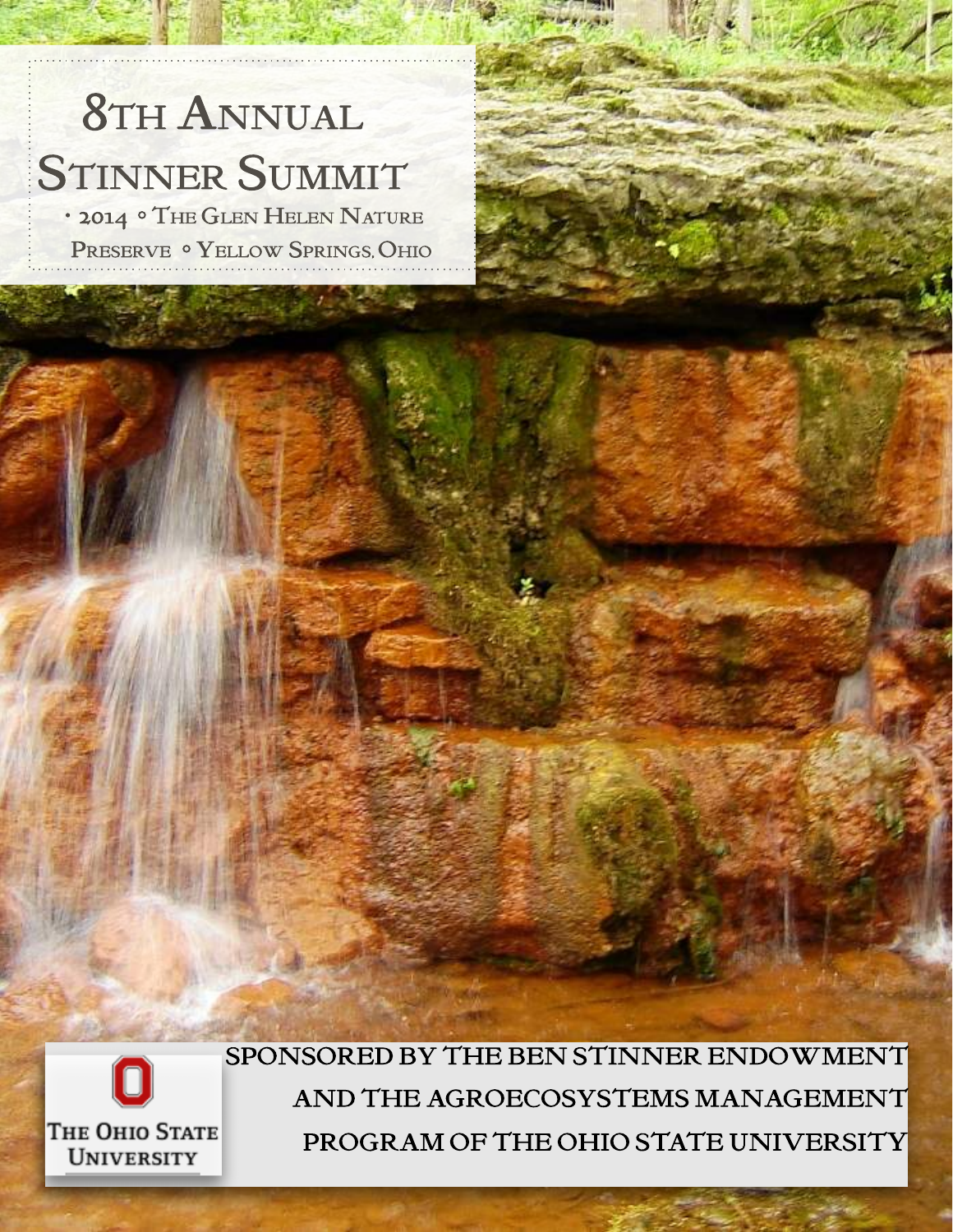## 8th Annual Stinner Summit:October 10th,2014



The 8th annual Stinner Summit was held on October 10th at the beautiful Glen Helen Nature preserve in Yellow Springs, Ohio. Yellow Springs was a good fit for the Summit as it has a long standing commitment to sustainability, progressive ideas, and local food and agriculture. The inspiration for the Stinner Summit was Ben Stinnner's rare ability in building relationships based on common interests and his vision, passion and commitment to building healthy agroecosystems. The Summit, held at a different location each year, is a very engaging event that draws participants from around Ohio and surrounding states. The Summit had close to 50 attendees from Athens to Youngstown and Dayton to Akron. They spent the day brainstorming collaborative projects aligned with Ben Stinner?s vision of healthy agroecosystems and sustainable communities. At the end of the day, they together decided on support for the projects, pledging their own special skills, labor, expertise, equipment, and \$20,000 in financial support from the Ben Stinner Endowment.

**Six projects**, ranging from polycultures to senior citizen nutrition, received funding. These projects are described below. We are excited to let you know about these efforts, will follow their progress over the coming year, and hope to see you next year for the 9th annual Stinner Summit!





Working Together for Healthy Agroecosystems and Sustainable Communities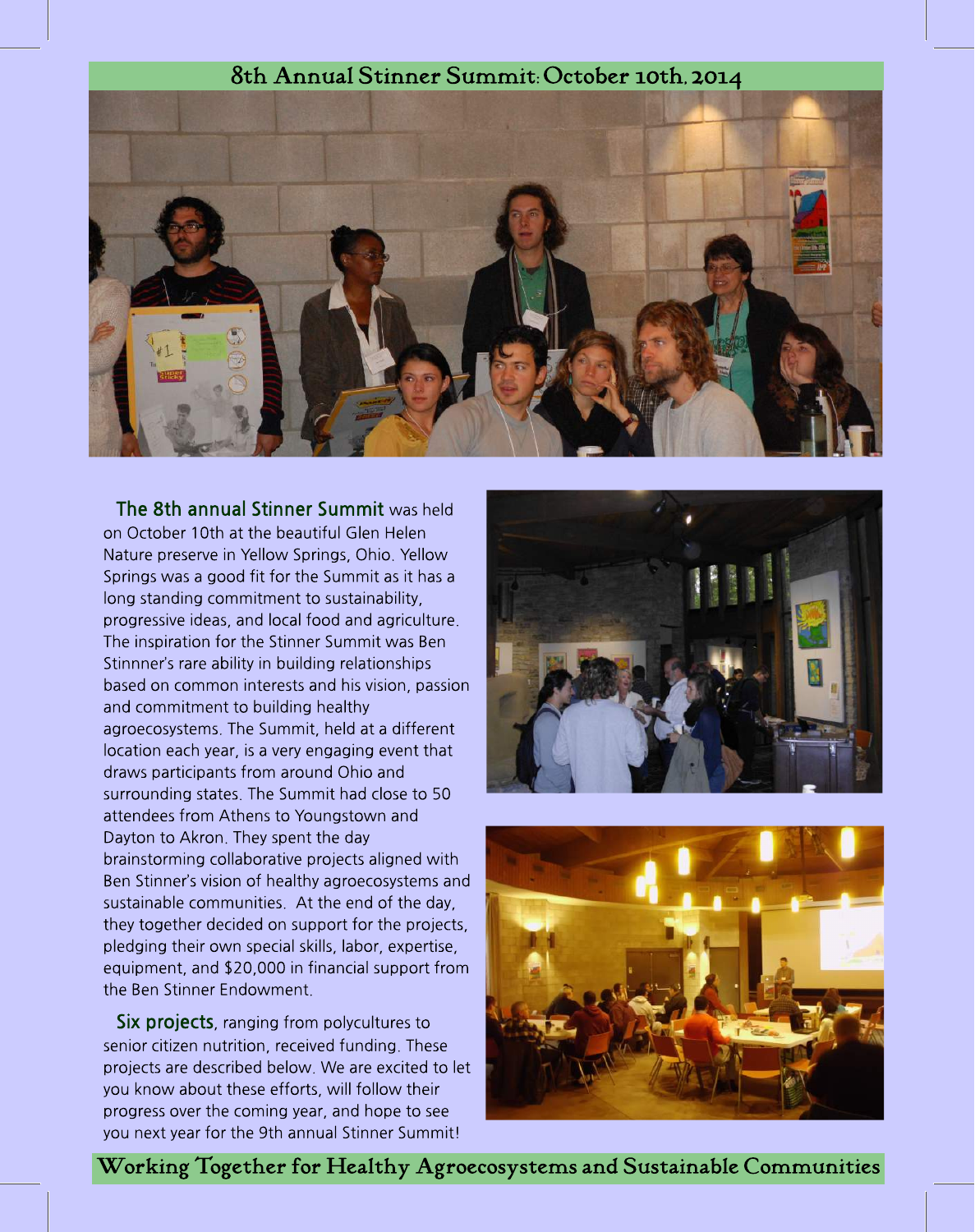# 8th Annual Stinner Summit:October 10th,2014



# Scalable Perennial Polyculture Stinner Endowment funding: \$3,617

This is a continuation of a project that was funded at the seventh annual Stinner Summit. The project team will design and establish scalable demonstration sites using USDA supported agroforestry practices such as alley-cropping, windbreaks, forest farming, and silvopasture. Last year the project was able to establish polyculture sites at relatively small scales, and even though less than a year old the plantings have begun to bear fruit. This year the group plans to scale up this project to a 10-acre site at Kimbel Family Farms.

#### **Groundswell**

#### Stinner Endowment funding: \$3,085

Groundswell will connect consumers with local food through education, mentoring, skill sharing, and networking. The project will build on the established City Folk?s Groundswell model, based in Columbus, Ohio, to create a rural sister Groundswell project in Hillsboro, Ohio. Participants will identify a hub or local food business to serve as a center for building community and offering classes. The project also hopes to train mentors who become leaders in the local sustainable food movement.



## Vitalilty Buckey CSA

#### Stinner Endowment Funding: \$3,564

The Vitality Bucket CSA project will create a model senior citizens focused CSA. The group will do this by creating marketing materials, develop community relationships, build dedicated raised beds, and develop a sample program similar to meals on wheels. The model CSA is meant to fit the budgets of senior citizens who do not currently have sufficient access to fresh fruits and vegetables. The project will also encourage seniors to participate in the seniors farmers market program.

Working Together for Healthy Agroecosystems and Sustainable Communities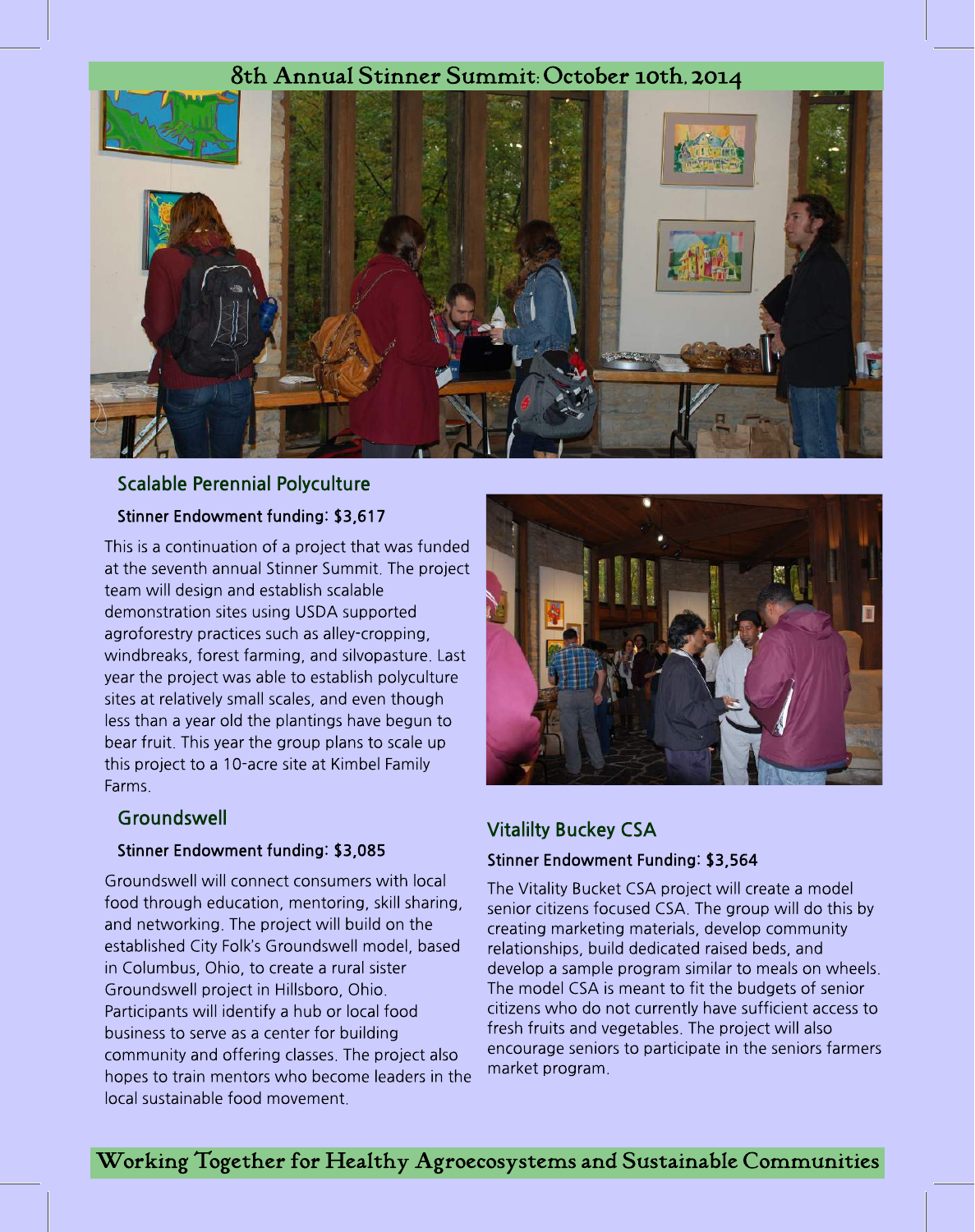## 8th Annual Stinner Summit:October 10th,2014



## Campus Food FlIP

#### Stinner Endowment Funding: \$2,553

FLIP, or Forging Links Through Institutional Purchasing, will initiate a statewide dialogue around building community-based, agroecological food systems through campus purchasing power. The group plans to identify campus decision-makers in Ohio institutions who are transforming food systems through campus food purchasing. The group will then organize a statewide summit to share models and best practices. After the summit, the group plans to produce a report for all Ohio campus administrators, summarizing outcomes and proposing next steps. The goal is a unified front to shift campus purchasing behaviors toward local and sustainable foods and to create a set of best practices for institutions to follow in making this shift.

#### **CREATE**

#### Stinner Summit Funding: \$3,829

CREATE will design Junior Achievement style classes to teach children, especially in low income areas, how to become food entrepreneurs. The participants plan to build this curriculum with the help of other community partners such as YNDC and OSU Extension. The project will initially serve 15 students, and plans are to expand the model beyond Youngstown after the first year.



## EXCELL

#### Stinner Summit Funding: \$1,968

This project proposed a model that anyone can gain from by investigating living/learning labs around the United States, determining what elements create the living/learning lab, and highlighting examples of success for these labs. Antioch College is uniquely positioned to take on this work given its strong relationship with the community of Yellow Springs, its commitment to experiential learning and its demonstration of that commitment through campus "laboratories" such as the Glen Helen Nature Preserve, an organic farm, alternative energy, and sustainable buildings.